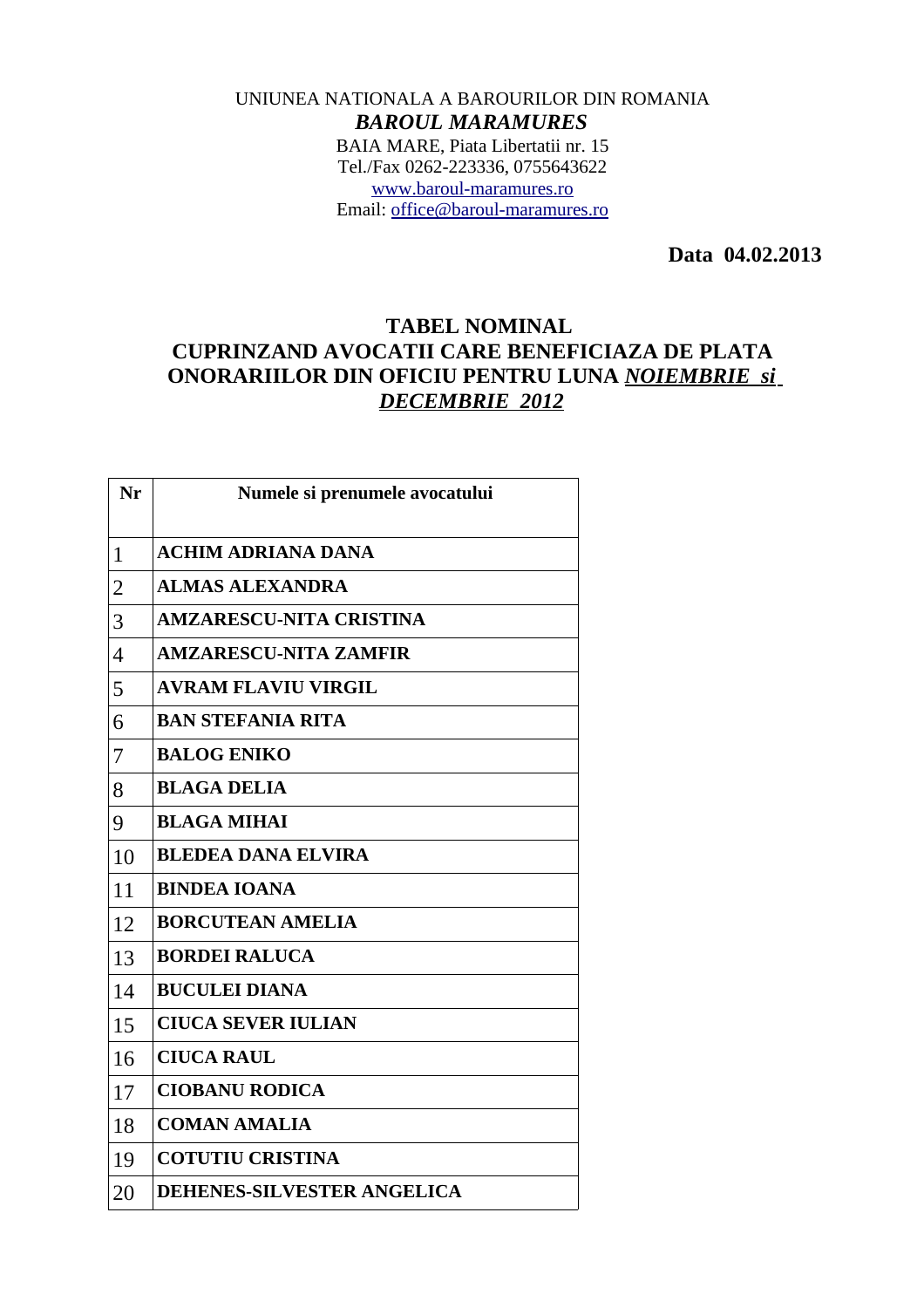| 21 | <b>DENES MARIA ANASTASIA</b>   |
|----|--------------------------------|
| 22 | <b>DINDILIGAN ROMAN ROXANA</b> |
| 23 | <b>DRAGOMIR IULIANA</b>        |
| 24 | <b>FARCAS CLAUDIA</b>          |
| 25 | <b>FARCAS MADALINA</b>         |
| 26 | <b>GIURGIU ADRIAN</b>          |
| 27 | <b>GIURGIU LIANA</b>           |
| 28 | <b>GRAD OVIDIU</b>             |
| 29 | <b>GORON ANAMARIA</b>          |
| 30 | <b>HORGOS RAZVAN</b>           |
| 31 | <b>HOTEA NELICA</b>            |
| 32 | <b>IACOB DIANA</b>             |
| 33 | <b>IACOB NATALIA</b>           |
| 34 | <b>ILUTI ALINA</b>             |
| 35 | <b>INDRE TIMEA</b>             |
| 36 | <b>IUSCO VIORICA</b>           |
| 37 | <b>LADANYI HORGOS ANDREEA</b>  |
| 38 | <b>LEONTE CORNELIA</b>         |
| 39 | <b>LIBOTEAN IONELA</b>         |
| 40 | <b>LUPSE MARINELA</b>          |
| 41 | <b>MAROZSAN RALUCA</b>         |
| 42 | MIHALI ANISOARA IULIA          |
| 43 | <b>MIHALCA DELIA</b>           |
| 44 | <b>MOLDOVAN RODICA</b>         |
| 45 | <b>MOTOC ANDRADA</b>           |
| 46 | <b>OLAR IULIA</b>              |
| 47 | <b>ONITA IVASCU ADRIAN</b>     |
| 48 | PETRAN MANUELA                 |
| 49 | <b>POPESCU OVIDIU HORIA</b>    |
| 50 | <b>POP PETRE</b>               |
| 51 | <b>RADU CRISTIAN</b>           |
| 52 | <b>RADU VALENTIN</b>           |
| 53 | <b>RATIU SIMONA</b>            |